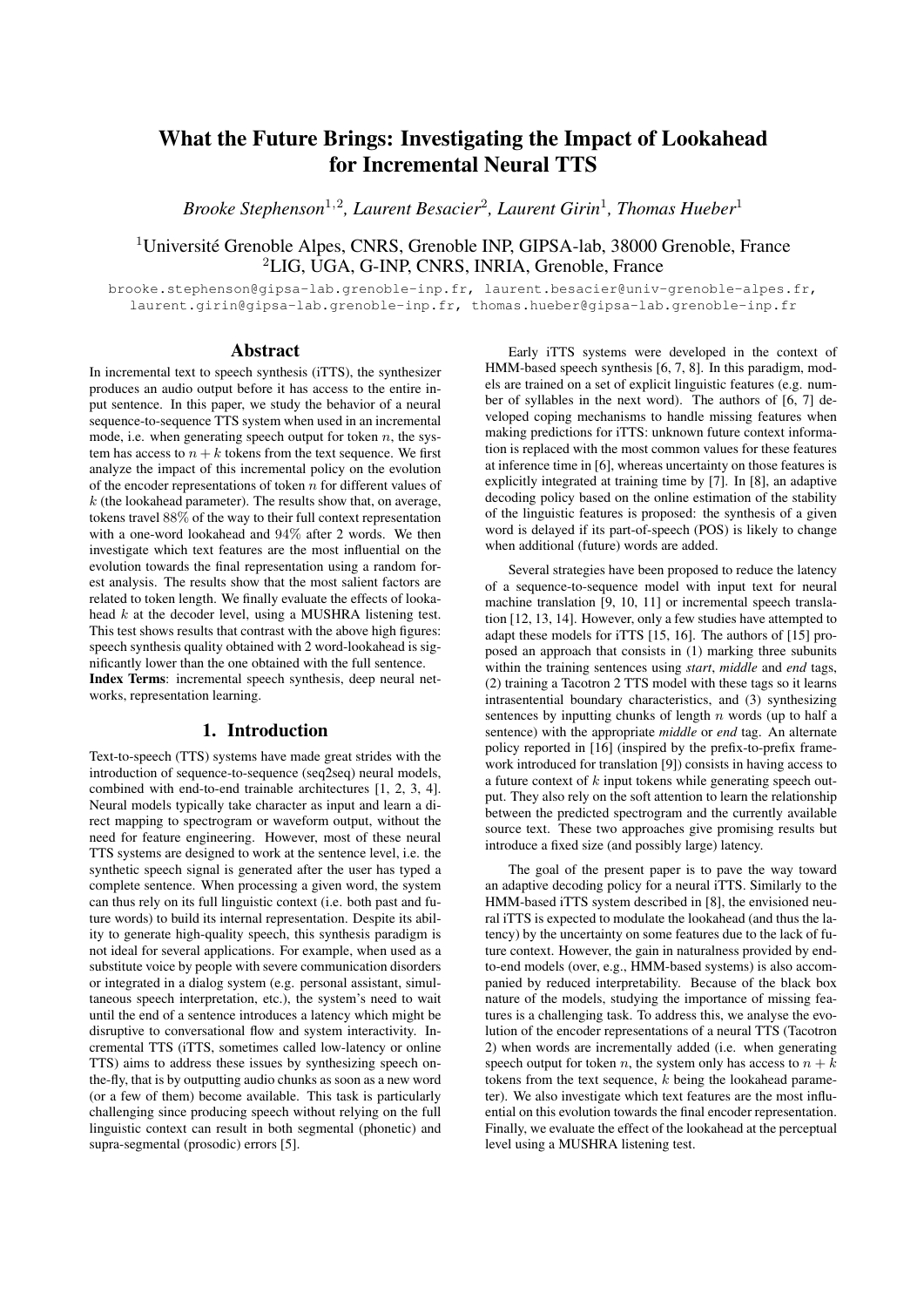## 2. Methods and Materials

## 2.1. Models and data

For these experiments, we use a sequence-to-sequence neural model which has achieved state-of-the-art results: Tacotron 2 [1]. We use a pretrained model developed by  $NVIDIA<sup>1</sup>$  and trained on the LJ Speechset [17], a collection of non-fiction books read by a single speaker. The corpus contains 24 hours of audio recordings. The encoder takes characters as input, passes them through an embedding layer, three convolution layers and then a bidirectional LSTM layer. The decoder uses the encoder output, an attention module and previous decoder outputs to predict the corresponding log-spectrogram frames, which are converted into a speech waveform using WaveGlow neural vocoder [18].

For our analysis, the test sentences used as input sequences are taken from the libriTTS corpus [19]. We filter 1, 000 utterances with sentence length ranging from 5 to 42 words. We follow the procedure outlined in [20] to verify that word distribution is similar to that of larger general corpora.<sup>2</sup> Our corpus contains 34, 768 tokens and 4, 085 types.

#### 2.2. Incremental encoding policy

We consider an input sequence of tokens, where each token can be either a word, a space or a punctuation mark. We define an iTTS system with the following simple policy (similar to [16]): the encoder starts by reading  $k$  input tokens  $(k$  is the lookahead parameter) and then it alternates between generating speech output and reading the next token until the complete input token sequence is consumed. Formally, we use the following notations and definitions (see Table 1 for an example of the listed items):

- $N$  is the length of the input sequence (in number of tokens);
- $\mathbf{x}_n$  is the token at position n (the "current" token);  $\mathbf{x}_{1:N}$  is the complete sequence of input tokens;  $x_{1:n}$  is the subsequence of input tokens from position 1 to position  $n$ ;
- $y_n$  is the speech output segment corresponding to token  $x_n$ ;
- $c(n, k) = \min(n + k, N)$  is the number of input tokens read when generating  $y_n$  (recall that k is the lookahead parameter);  $z_n^{n,k}$  is the corresponding encoder output.<sup>3</sup> In other words,  $y_n$  is obtained after reading the partial sequence of input tokens  $\mathbf{x}_{1:c(n,k)}$ ;  $\mathbf{z}_{1:c(n,k)}^{n,k}$  is the sequence of encoder representations obtained so far;

Conventional offline encoding (using the full sequence of input tokens  $x_{1:N}$  at each position n) is also processed for comparison, and  $\mathbf{z}_{1:N}^{\text{full}}$  denotes the corresponding encoded sequence.

Table 1: *Incremental inputs (for different lookahead* k*) for sentence "The dog is in the yard." to generate*  $x_3$  *(the word "dog.")* 

| $\boldsymbol{n}$ | k.       | c(n,k)              | Input at $c(n, k)$      | $\mathbf{x}_n$          |
|------------------|----------|---------------------|-------------------------|-------------------------|
| 3                | 0        | 2                   | The_dog                 | $\overline{\text{dog}}$ |
| 3                |          |                     | The $\log_{2}$          | dog                     |
| 3                | 2        |                     | The_dog_is              | dog                     |
| 3                | $\cdots$ |                     |                         | dog                     |
| 3                | 8        | 11                  | The_dog_is_in_the_yard  | dog                     |
| 3                | 9        | $\overline{N} = 12$ | The_dog_is_in_the_yard. | dog                     |

<sup>1</sup>https://github.com/NVIDIA/tacotron2 <sup>2</sup>Brown and BNC corpora.

 $\beta_n$  is used two times in  $\mathbf{z}_n^{n,k}$  since we will see that the value at other positions, e.g.  $\mathbf{z}_{n-1}^{n,k}$ , also depends on n and k.

#### 2.3. From character to word representations



Figure 1: *Illustration of the incremental speech waveform generation process for lookahead parameter*  $k = 1$ *.* 

In the Tacotron model, input sequences are encoded at the character level. However, in our study, we consider an iTTS decoding policy at the word level; this is because token breaks are a natural trigger for synthesis or evaluation in a practical iTTS system. Consequently, we need to go from character representation to word representation. We start from the encoder's bidirectional LSTM network: forward and backward layers each provide a 256-dimensional vector for each input character. For each new token  $x_n$ , we extract the output of the forward layer corresponding to the last character of  $x_n$ . The forward layer continues up to the last character of token  $\mathbf{x}_{c(n,k)}$ . Then the backward layer goes from the last character of token  $x_{c(n,k)}$ to the first character of token  $x_1$ . We extract the output of the backward layer corresponding to the first character of  $x_n$ . Both vectors are concatenated to get a 512-dimensional vector representation  $z_n^{n,k}$  of  $x_n$ . Note that the input sequence is re-encoded for each new token (i.e., for each increment of  $n$ ), leading to new values for the sequence  $z_{1:n-1}^{n,k}$ . Of course, this sequence also depends on  $k$ , which is the purpose of this study. In contrast, there is only one single value for the sequence  $\mathbf{z}_{1:N}^{\text{full}}$ .

#### 2.4. Incremental decoding

We build the iTTS decoder output as follows. For a given value of k, and for the current token  $x_n$ , we first produce the speech waveform corresponding to the encoded sequence  $\mathbf{z}_{1:n}^{n,k}$ . Then, using the Munich Automatic Segmentation system [21] (an automatic speech recognition and forced alignment tool which employs an HMM and Viterbi decoding to find the best alignment between the text and audio), we select the portion  $y_n$  of the waveform corresponding to  $x_n$ . Finally we concatenate this speech segment  $y_n$  to the speech segment resulting from the processing of previous tokens, that we can denote as  $y_{1:n-1}$ . In short, we simply update the generated speech waveform as  $y_{1:n} = [y_{1:n-1} y_n]$ . For example, for  $k = 2$ , we extract the speech waveform segment  $y_1$  corresponding to token  $x_1$ from the signal generated from  $\mathbf{z}_{1:3}^{1,2}$ ; then we extract the speech waveform segment  $y_2$  corresponding to token  $x_2$  from the signal generated from  $z_{1:4}^{1,2}$ ; we concatenate  $y_1$  and  $y_2$ , and we continue this process until the end of the input sequence is read. This process is illustrated in Fig. 1 for  $k = 1$ . Segment concatenation is done with a 5-ms cross-fade, a simple and efficient way to prevent audible artefacts in our experiments. Note that the overall encoding and decoding process simulates an effective k-lookahead iTTS system that generates a new speech segment  $y_n$  when entering the new input token  $x_{c(n,k)}$ . Sound examples obtained with this procedure are available online.<sup>4</sup>

<sup>4</sup>https://tinyurl.com/y3hvl5cn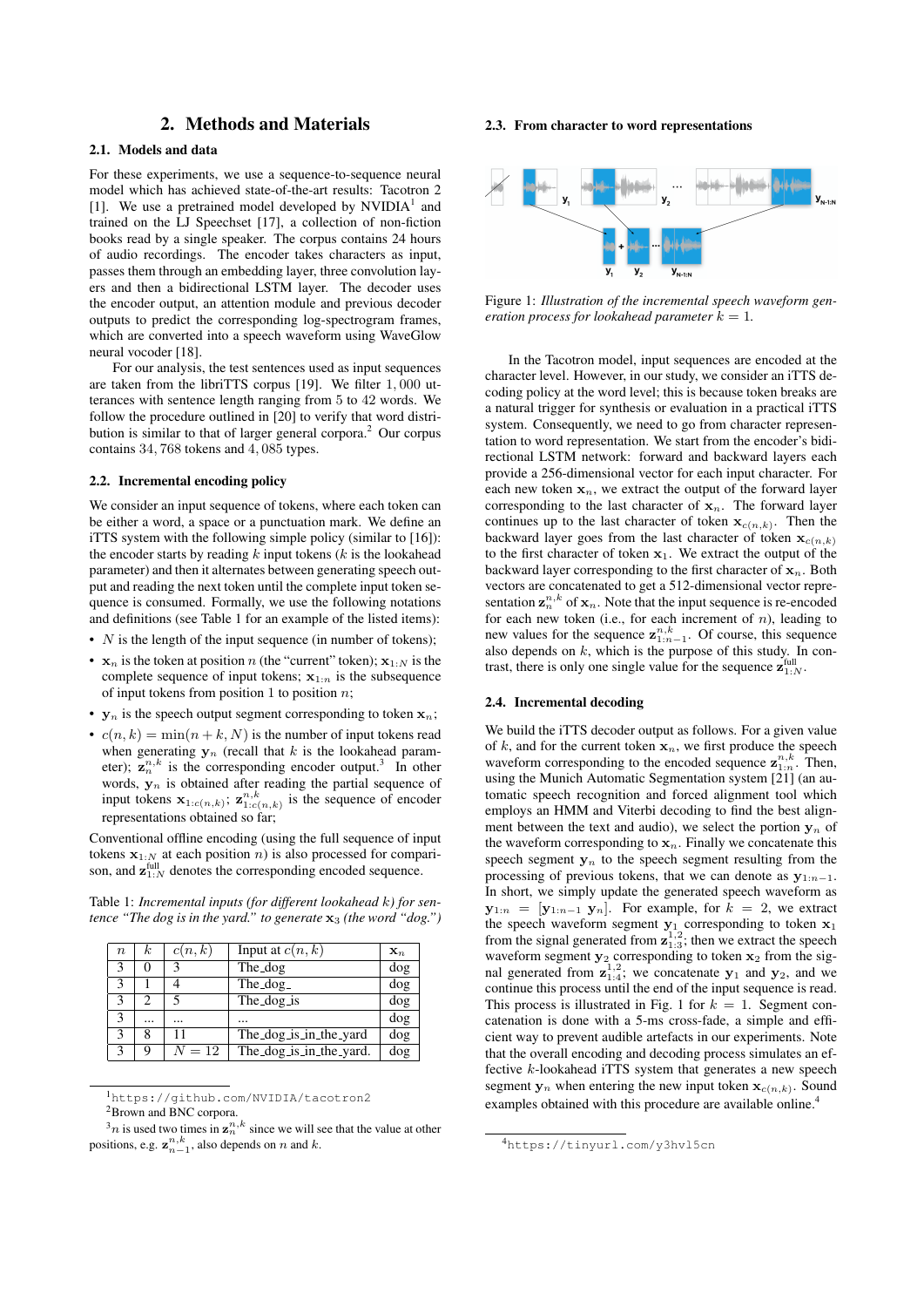

Figure 2: *Change in token representations over time. Each colored line represents a token from the utterance "Grethel wept bitterly, and said to Hansel, What will become of us?" The height of the colored line shows the distance between encoder*  $\mathit{outputs}\ \mathbf{z}_n^{n,k}$  (incremental decoding) and  $\mathbf{z}_n^{\mathit{full}}$  (offline decoding) *at different values of k. The vertical grid line where*  $\mathbf{x}_n$  *(the colored line) first appears represents*  $k = 0$  *for that token; the next vertical grid line to the right represents*  $k = 1$  *for*  $\mathbf{x}_n$  *and*  $k = 0$  *for*  $x_{n+1}$ *, etc.* 

#### 2.5. Analyzing impact of lookahead on encoder representation

Our first goal is to analyze the impact of the lookahead parameter k on the representation of a given token  $x_n$  at the encoder level. Given the two encoder representations of  $x_n$   $(\mathbf{z}_n^{n,k})$  in incremental mode and  $z_n^{\text{full}}$  in offline mode), we compute the cosine distance between them as  $d(n, k) = 1 - \frac{\mathbf{z}_n^{n, k} \cdot \mathbf{z}_n^{\text{full}}}{||\mathbf{z}_n^{n, k}|| \cdot ||\mathbf{z}_n^{\text{full}}||}$ . We then average this distance for all tokens of our corpus or all tokens of a given syntactic category. Our analysis consists in investigating which token features could best explain the observed variance in our data (i.e. why are some tokens relatively far from their final representation while others are close at the same value of  $k$ ?). We did this using random forest (RF) regressors [22] which optimize cosine distance predictions and can provide information about which input features contribute the most towards these predictions. Our selected features are summarized in Table 2. The RFs were fit using 100 estimators, mean squared error measures and bootstrapping. We followed the following procedure to determine which features are the most significant: (1) we add a column of random variables to our data set; (2) we fit an initial RF and eliminate all variables with a Gini importance lower than the random feature; and (3) we fit a new RF using only the remaining features and then calculate the permutation feature importance (i.e. the drop in  $R^2$ that results from swapping columns in the dataset) [23].

#### 2.6. Analyzing the effect of lookahead on decoder output

We evaluate the perceptual impact of the lookahead  $k$  using a MUSHRA listening test [24]. To that purpose, we selected 20 sentences and generated each at multiple values of  $k$ , namely  $k = 1, 2, 4, 6, k = 1$  corresponds to a lookahead of one space (or one punctuation mark). It was chosen as the baseline and should be considered as the low-range anchor for the test. In general,  $k = 2$  represents a 1-word lookahead,  $k = 4$  a 2-word lookahead and  $k = 6$  a 3-word lookahead, although other cases



Figure 3: *Distance* d(n, k) *between encoder representations*  $\mathbf{z}_{n}^{\text{full}}$  (offline) and  $\mathbf{z}_{n}^{n,k}$  (incremental decoding) averaged over all *tokens of a given category (punctuation, space, function word, content word), for lookahead parameter*  $k = 0$  to 8*. Error bars represent standard deviation.*

occasionally happen (e.g. a space followed by an open parenthesis). Note that  $k = 0$  was not selected because the output signal was deemed too unintelligible to warrant evaluation. The reference stimuli were generated with the offline TTS mode, and were used both as reference and as the hidden high-range anchor. 21 participants, all native English speakers, were asked to assess the similarity between the reference and each of the stimuli obtained with the incremental decoding policy (plus the high-range anchor) on a 0-100 scale (100 means that sample and reference are identical). The MUSHRA test was done online, using the Web Audio Evaluation Tool [25]. 3 participants were excluded from analysis because they did not give high similarity ratings for the reference and the hidden high-range anchor (which were identical). Statistical significance between different experimental conditions (different values of  $k$  and incremental vs. offline synthesis) were assessed using paired t-tests.

## 3. Results and Discussion

### 3.1. Encoder representations

Figure 2 displays an example of distance (in log-scale) between encoder representations in incremental *versus* offline modes for a given sentence and all possible values of  $k$ . While the global trend is a movement towards the final (offline) representation as k increases  $(d(n, k)$  decreases with k), we also observe some cases where an increment of the context leads to a representation that is farther away from its offline counterpart (see for instance the comma after the word "Hansel"). One possible explanation for this might be that Tacotron interprets the input as the end of an intonational or rhythmic phrase and when further input is received, it reassesses the token representation.

Figure 3 also shows the distance  $d(n, k)$  for  $k = 0$  to 8, but this time averaged over all tokens of the 1, 000 test sentences and for the different token categories: punctuation, space, function word and content word. As in Figure 2, increasing the lookahead consistently reduces the distance between the encoder outputs in incremental and in offline mode, on average. Importantly, the most significant decrease is observed between  $k = 1$  and  $k = 2$ , that is, when considering a lookahead of one space and one word (in addition to the current word). A slower decrease toward the final representation is observed for  $k \geq 2$ . This is consistent with Figure 2. A series of paired t-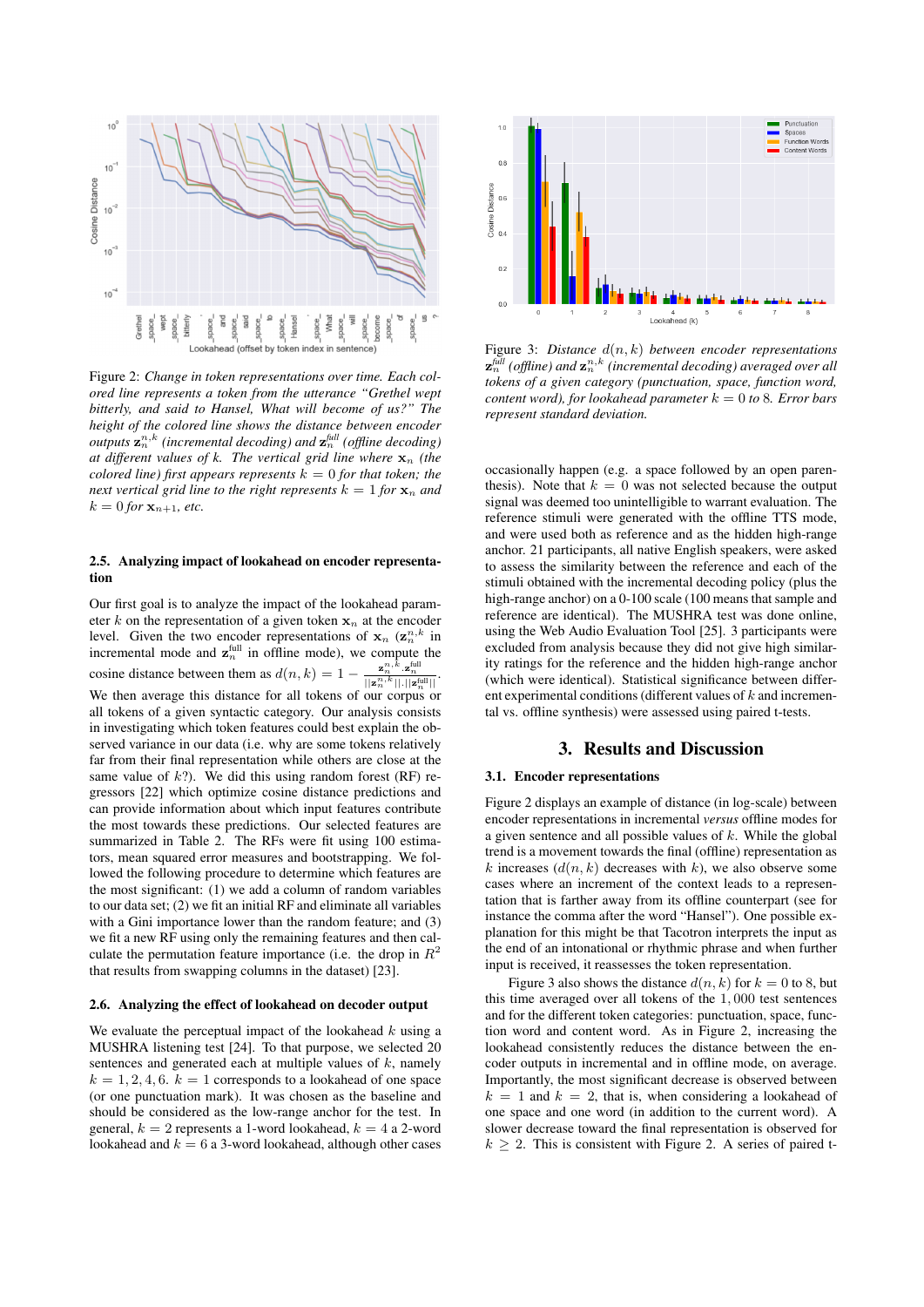Table 2: *Influence of text features on the distance*  $d(n, k)$  *estimated by RF regression for*  $k = 0$  *and* 2 *(NS=not significant; \* = weak effect; \*\* = medium effect; \*\*\* = strong effect).*

|                                            |                                                                     | <b>Permutation Feature</b><br>Importance |                                             |
|--------------------------------------------|---------------------------------------------------------------------|------------------------------------------|---------------------------------------------|
| <b>Feature</b>                             | <b>Definition</b>                                                   | $k=0$                                    | $k=2$                                       |
| Token Length                               | # of characters in<br>$x_n$                                         | ***                                      | **                                          |
| <b>POS</b>                                 | Part of speech<br>of $x_n$                                          | <b>NS</b>                                | <b>NS</b>                                   |
| Frequency<br>in Training                   | # of instances of<br>$x_n$ in LJ Speechset                          | 永                                        | <b>NS</b>                                   |
| Relative<br>Position                       | Token's relative<br>position in input<br>sequence = $n/N$           | 冰                                        | 漱                                           |
| Penultimate                                | Does $n = N - 1$ ?                                                  | ÷                                        | $_{\rm NS}$                                 |
| Followed by<br>Punctuation                 | Is $x_{n+1}$ a punc-<br>tuation mark?                               | NS                                       | <b>NS</b>                                   |
| Distance to<br>Punctuation                 | # of tokens before<br>next punctuation<br>mark                      | sk.                                      | 冰                                           |
| Distance to<br><b>Parent Phrase</b><br>End | # of tokens to the<br>end of parent cons-<br>tituent group of $x_n$ | <b>NS</b>                                | <b>NS</b>                                   |
| $POSPrev + m$                              | Part of speech of<br>token $x_{n-m}$                                | <b>NS</b>                                | <b>NS</b>                                   |
| $POSNext + m$                              | Part of speech of<br>token $x_{n+m}$                                | <b>NS</b>                                | $m=1$ *                                     |
| Word Length<br>of Prev + $\overline{m}$    | # of characters in<br>$x_{n-m}$                                     | $m \equiv \overline{1*}$<br>$m=2*$       | <b>NS</b>                                   |
| Word Length<br>of Next + $m$               | # of characters in<br>$x_{n+m}$                                     | $m=2*$                                   | $m = 1:***$<br>$m = 2$ : ***<br>$m = 4$ : * |

tests on  $d(n, k)$  (averaged over all test sentences and all token categories) reveals a tiny but systematically significant difference between pairs of consecutive lookaheads (e.g.  $k = 3$  vs.  $k = 4, k = 7$  vs.  $k = 8$ ) up to the end of the sentence. This might show that, on average, each new token considered in future context contributes slightly but significantly to the evolution of the encoder representation. We also observe that, while representations of content words are more stable to context variation, those of punctuation, spaces and function words are further away from their final representation in offline mode when not enough context is given  $(k < 2)$ .

A more fine grain analysis of the factors that impact  $d(n, k)$ is provided by the results of the RF analysis, which are summarized in Table 2. For  $k = 0$ , the length of  $x_n$  is the most effective predictor of cosine distance, and for  $k = 2$  the lengths of  $x_{n+1}$  and  $x_{n+2}$  (i.e. the future tokens that the encoder sees when encoding  $x_n$ ) are the most effective predictors. For instance, at  $k = 2$ , our model correctly predicts that the token "to" in Sentence A below (lookahead = *space* + "be") is farther away from its final representation than "to" in Sentence B (lookahead = *space* + "Kitty"). The cosine distances are 0.135 and 0.057 respectively.

- A) *I suppose, he said, I ought to be glad of that.*
- B) *And the Captain of course concluded (after having been introduced to Kitty) that Mrs Norman was a widow.*

#### 3.2. Perceptual evaluation of the decoder output

Results of the MUSHRA listening test are presented in Figure 4. First, statistical analyses show significant differences for all pairs of considered lookahead ( $k = 1$  vs.  $k = 2$ ,  $k = 2$  vs.  $k = 4$ , and  $k = 4$  vs.  $k = 6$ ). This confirms at a perceptual level the tendency observed on the evolution of the encoder representation (see Section 3.1): each additional lookahead brings



Figure 4: *Perceptual evaluation of the impact of lookahead parameter* k *using MUSHRA listening test.*

the incremental synthesis closer to the offline one. We also found a significant difference between  $k = 6$  and  $k = N$  (offline mode), i.e. with a lookahead of typically 3 words. This is in contradiction with [15] who did not report any difference between incremental and offline synthesis for such lookahead. Possible explanations for this include 1) the use of a different experimental paradigm (MUSHRA vs. MOS in [15]), 2) duration distortions caused by the concatenation of speech segments or 3) by the fact that contrary to [15], we did not retrain the Tacotron 2 on shorter linguistic units (this is left for future work).

## 4. Conclusion

This study presents several experiments which probe the impact of future context in a neural TTS system, based on a sequenceto-sequence model, both in terms of encoder representation and perceptual effect. Reported experimental results allow us to draw the contours of an adaptive decoding policy for an incremental neural TTS, which modulates the lookahead (and thus the overall latency) by potential change in internal representations. Shorter words are more dependent on future context than longer ones. Therefore, in a practical iTTS, if the lookahead buffer is fed a short word, it may be preferable to delay its synthesis because internal representation associated with it is likely to change when additional tokens become available. Also, it may be more useful to define the lookahead parameter in terms of future syllables rather than words. In addition, perceptual evaluation shows that the dynamics between encoder and decoder are such that even if the encoder representation of an individual token changes slightly, the length of the encoder representation sequence will influence the way in which the decoder treats that token. We can conjecture that the decoder is regulating the duration of each segment with respect to sequence length. This will be addressed in future work by examining attention weights the decoder uses when making predictions. Now that the importance of future context has been assessed, we also plan to work on context extension through prediction of future tokens using contextualized language models [26].

## 5. Acknowledgements

This work was funded by the Multidisciplinary Institute in Artificial Intelligence MIAI@Grenoble-Alpes (ANR-19-P3IA-0003). The authors would like to thank Sylvain Gerber, Fanny Roche and Dave Green for fruitful discussions.